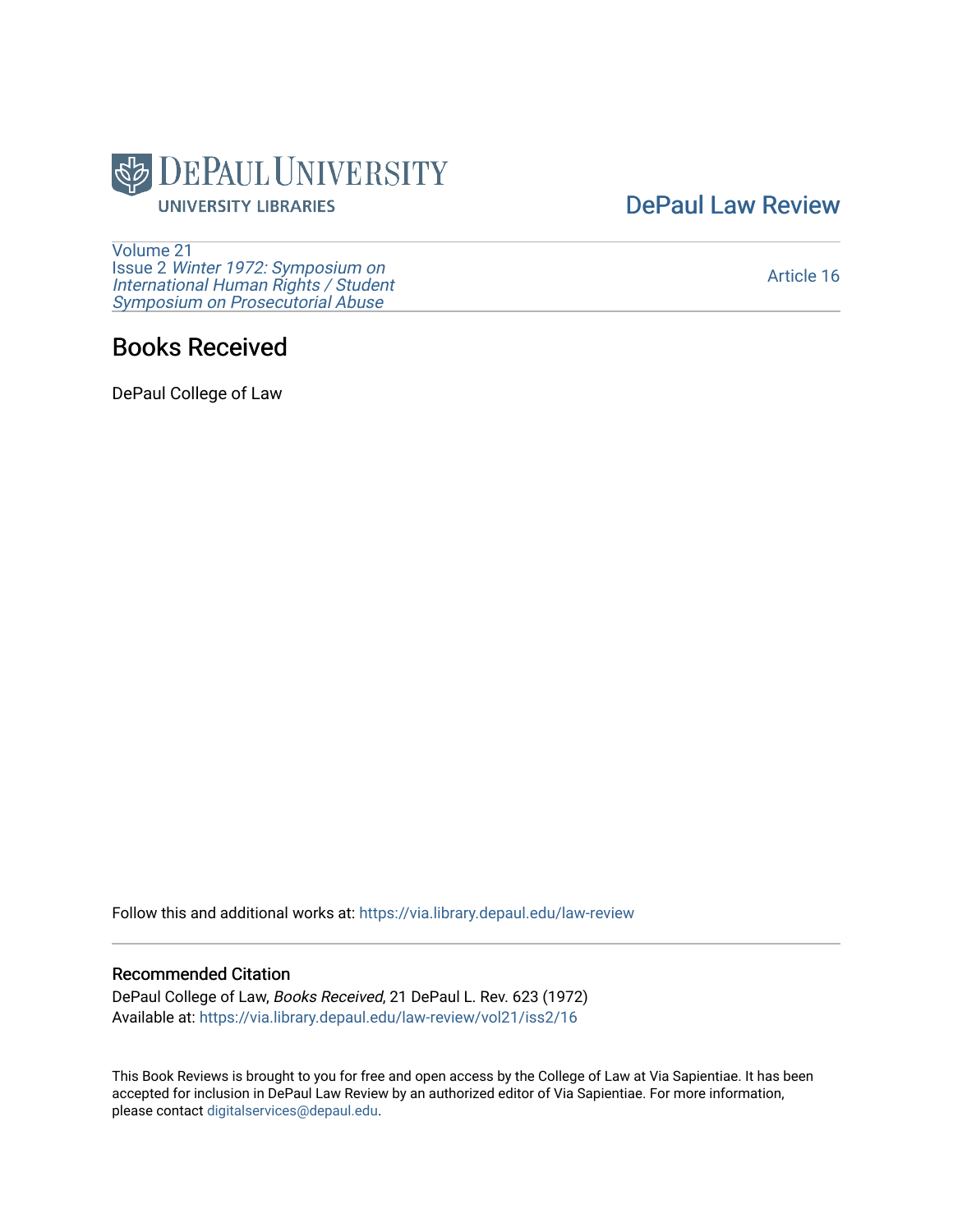## **BOOKS RECEIVED**

- **AUSTIN, ANTHONY.** *The President's War: The Story of the Tonkin Gulf Resolution and How the Nation was Trapped In Vietnam.* Philadephia, Lippincott Publishing Co. 1971. Pp. 368. \$7.50.
- BARTHOLOMEW, **PAUL** C. *The Irish Judiciary.* Notre Dame, Ind., University of Notre Dame Press. 1972. Pp. 86. \$3.95.
- BARUCH, HURD. *Wall Street-Security Risk.* Washington, D.C., Acropolis Books Ltd. 1971. Pp. 356. \$8.95.
- **BATES,** M. SEARLE, (ed.). *Religious Liberty.* New York, Da Capo Press, Inc. 1971. Pp. 604. \$17.50.
- **BURNS, JOHN.** *The Sometime Governments-The First National Study of State Legislatures.* New York, Bantam Books. 1971. Pp. 384. \$1.95.
- CREAMER, J. **SHANE.** *A Citizen's Guide To Legal Rights.* New York, Holt, Rinehart & Winston. 1971. Pp. 336. \$7.95.
- **DAVIS, KENNETH CULP.** *Discretionary Justice: A Preliminary Inquiry.* Urbana, University of Illinois Press. 1971. Pp. 248. \$2.45.
- **DE** VOL, **KENNETH** S. *Mass Media and the Supreme Court.* New York, Hastings House Pub., Inc. 1971. \$14.50.
- EHRLICH, **PAUL** and HARRIMAN, RICHARD. *How To Be a Survivor.* New York, Ballantine Books, Inc. 1971. Pp. 212. \$1.25.
- EVERETT, ARTHUR, and **JOHNSON,** KATHRYN and **ROSENTHAL,** LARRY. *Calley.* New York, Dell Publishing Co. 1971. Pp. 306. \$1.25.
- FABRICANT, **NEIL** and **HALLMAN,** ROBERT. *Toward a Rational Power Policy.* New York, George Braziller Publishers. 1971. Pp. 292. \$8.95.
- **GIBSON, JOSEPH** E., (ed.). *Michie's Federal Tax Handbook-1970.* Charlottesville, Va., The Michie Co. 1971. 2 vols. Pp. 2824. \$40.00.
- HAMMER, RICHARD. *The Court-Martial of Lt. Calley.* New York, Coward, McCann and Geoghegan. 1971. Pp. 398. \$7.95.
- JONES, H. BRADLEY and McCoRD, **JAMES.** *Professional Corporations.* New York, Practicing Law Institute. 1971. Pp. 452. \$50.00.
- **LYONS,** JAMES T. *Depreciation: ADR System.* Washington, D. C., Tax Management, Inc. 1971.